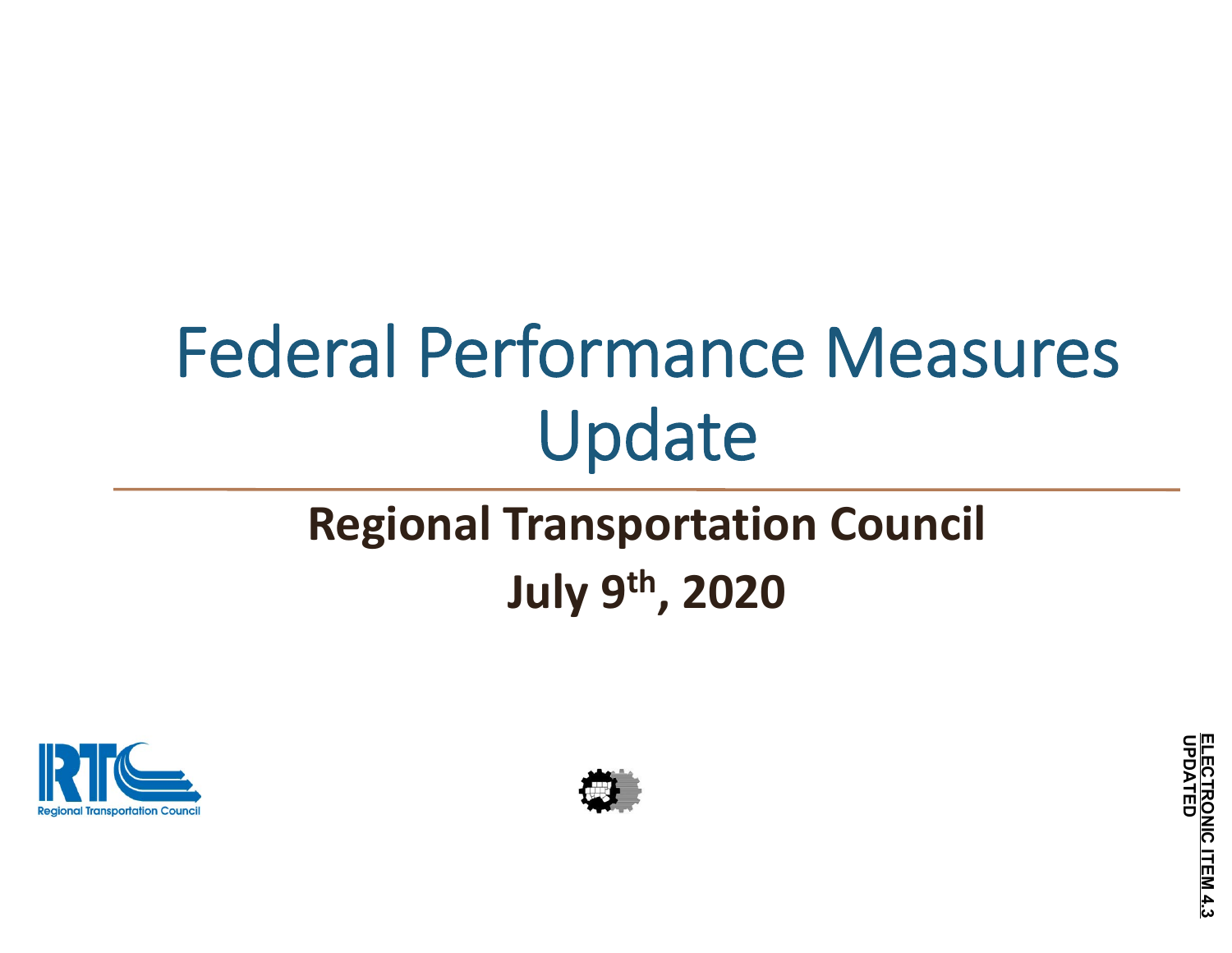## **What is performance measurement?**

- Framework for relating observed performance of the transportation system to:
	- Regional goals and priorities
	- Planning processes and documents
	- Project selection
- Long history of performance measurement at **NCTCOG**
- Required by recent Federal transportation legislation (MAP-21/FAST Act)

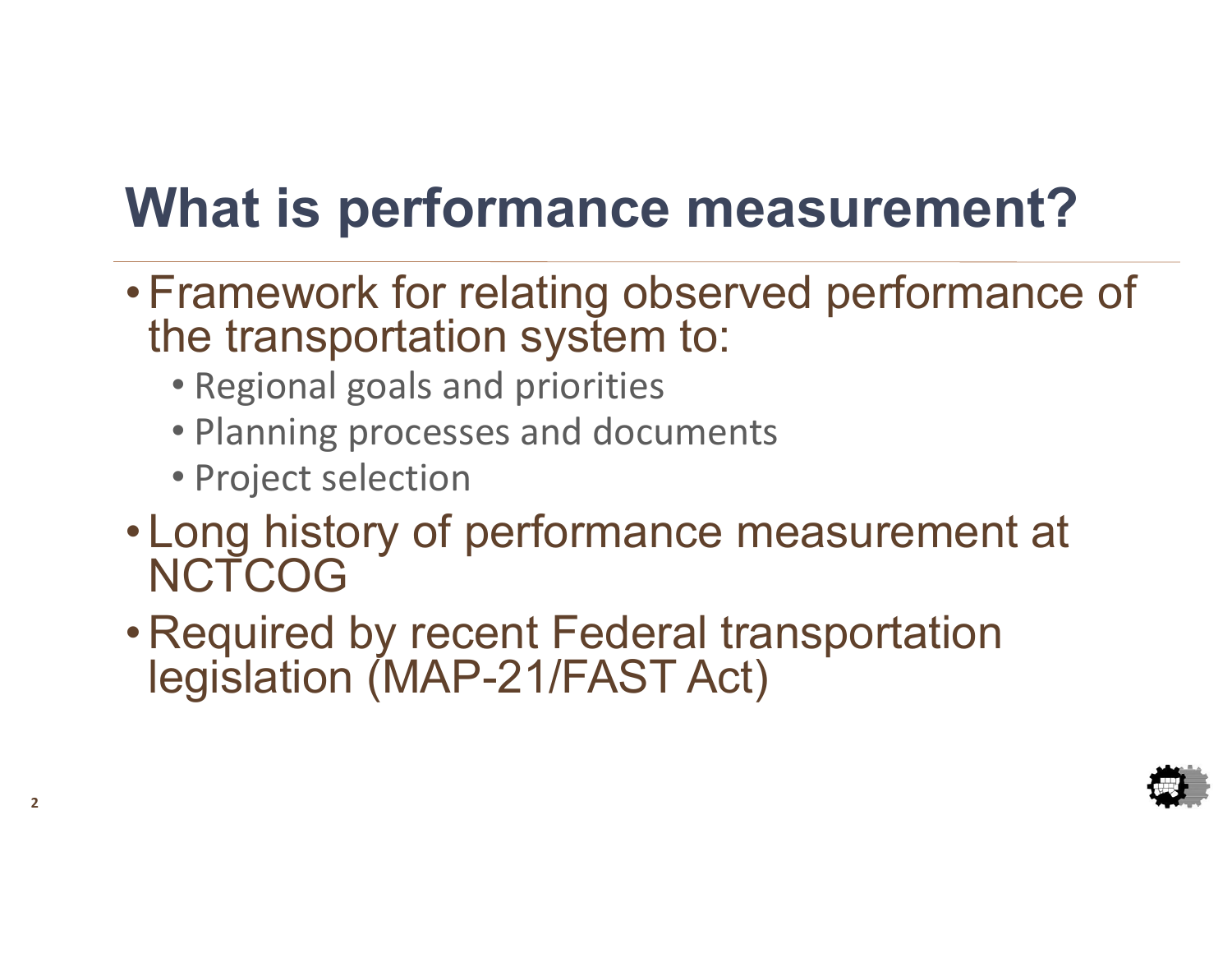# **Typical Performance Framework**

#### Goal

• Visionary, long‐term statement of priorities

#### Objective

• Measureable, specific strategies for achieving goals

#### Performance Measure

• Specific, repeatable quantitative measurement of how the system is performing

#### Target

• Specific milestone for a measure that represents desired future condition

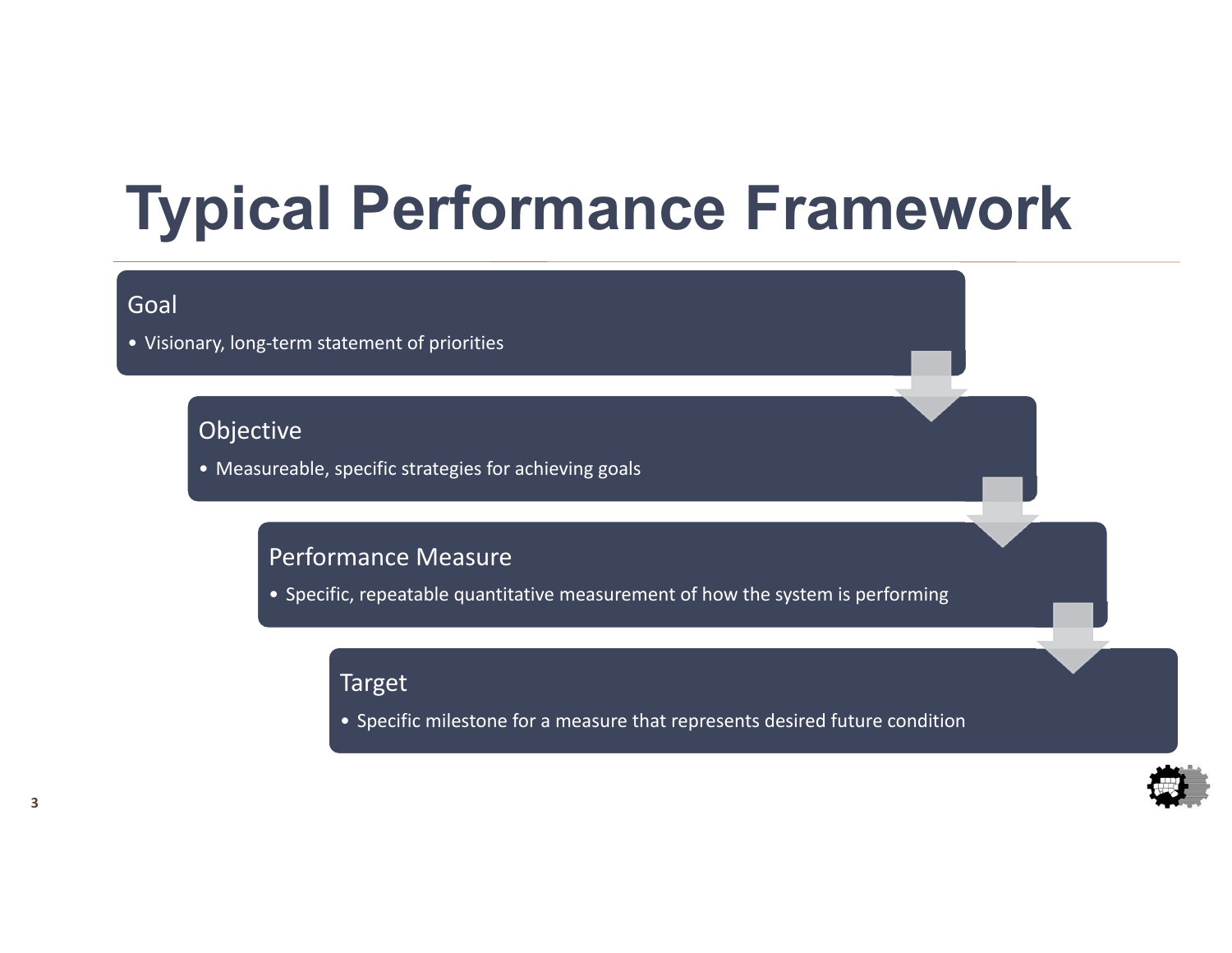## **Federal Context**

**4**

- MPOs required by MAP-21/FAST Act to:
	- Monitor and adopt targets for a specific set of performance measures
	- Integrate performance‐based planning
- STTC/RTC have taken target-setting action for most measures
- Staff are monitoring measures and integrating them into planning processes (MTP, TIP, etc.)

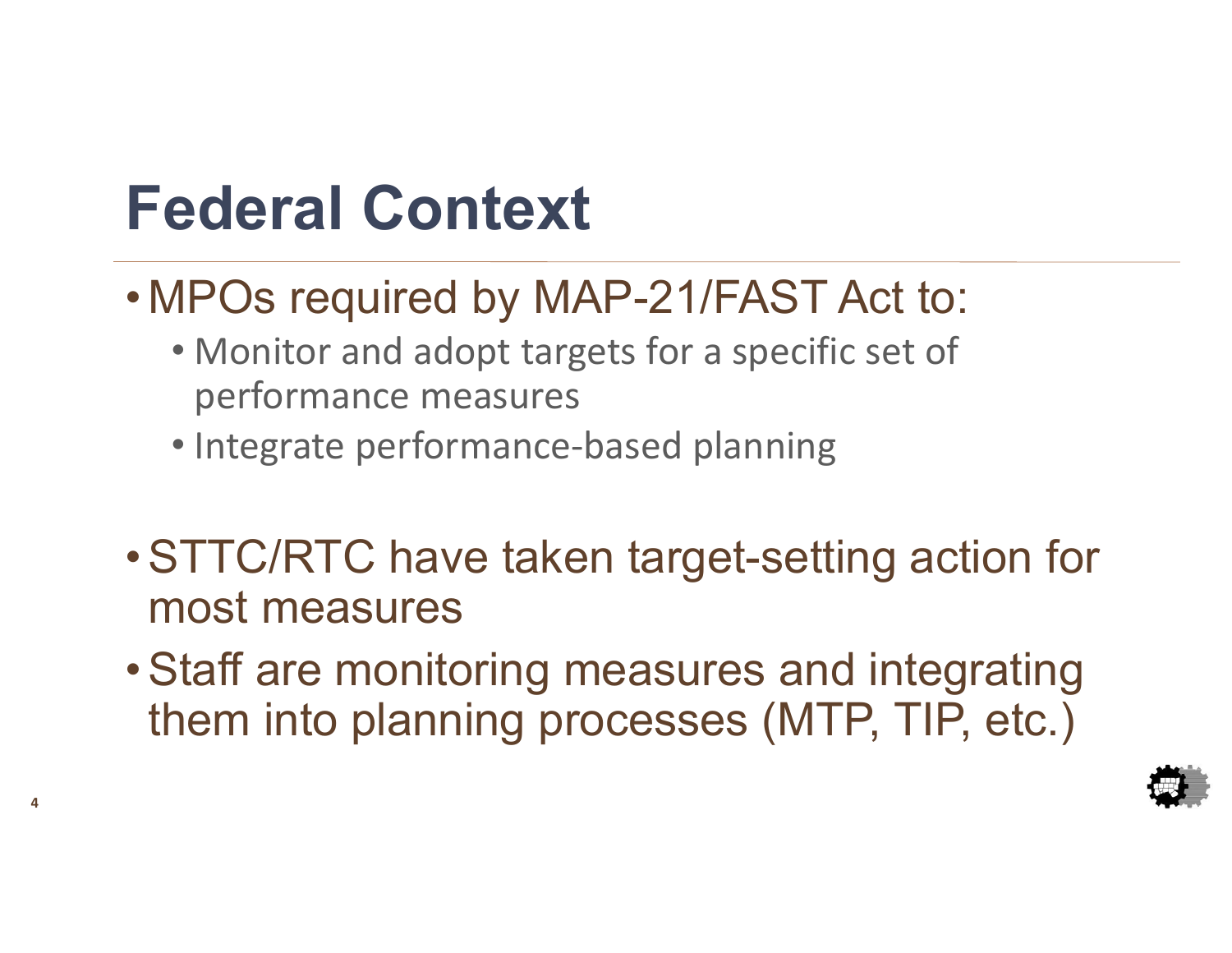### **Federal Measure Rulemakings**

| <b>Rulemaking</b>                        | <b>Number of</b><br><b>Measures</b> | <b>Last Committee</b><br>Action/<br><b>Information</b> | <b>Next Committee</b><br><b>Action</b> | <b>Reporting Schedule</b>                                                          |
|------------------------------------------|-------------------------------------|--------------------------------------------------------|----------------------------------------|------------------------------------------------------------------------------------|
| Safety (PM1)                             | 5                                   | January 2020                                           | <b>Early 2021</b>                      | Annually                                                                           |
| Pavement and Bridge<br>(PM2)             | 6                                   | November 2018                                          | <b>September</b><br>2020               | <b>Biennially</b><br>(Beginning, middle, and end of<br>4-year performance periods) |
| <b>System Performance</b><br>(PM3)       | 6                                   | November 2018                                          | September<br>2020                      | <b>Biennially</b><br>(Beginning, middle, and end of<br>4-year performance periods) |
| <b>Transit Asset</b><br>Management (TAM) | 4                                   | January 2020                                           | <b>Early 2021</b>                      | Annually                                                                           |
| <b>Transit Safety (PTASP)</b>            | 4                                   | N/A<br>(New measures)                                  | Mid 2021                               | Annually                                                                           |

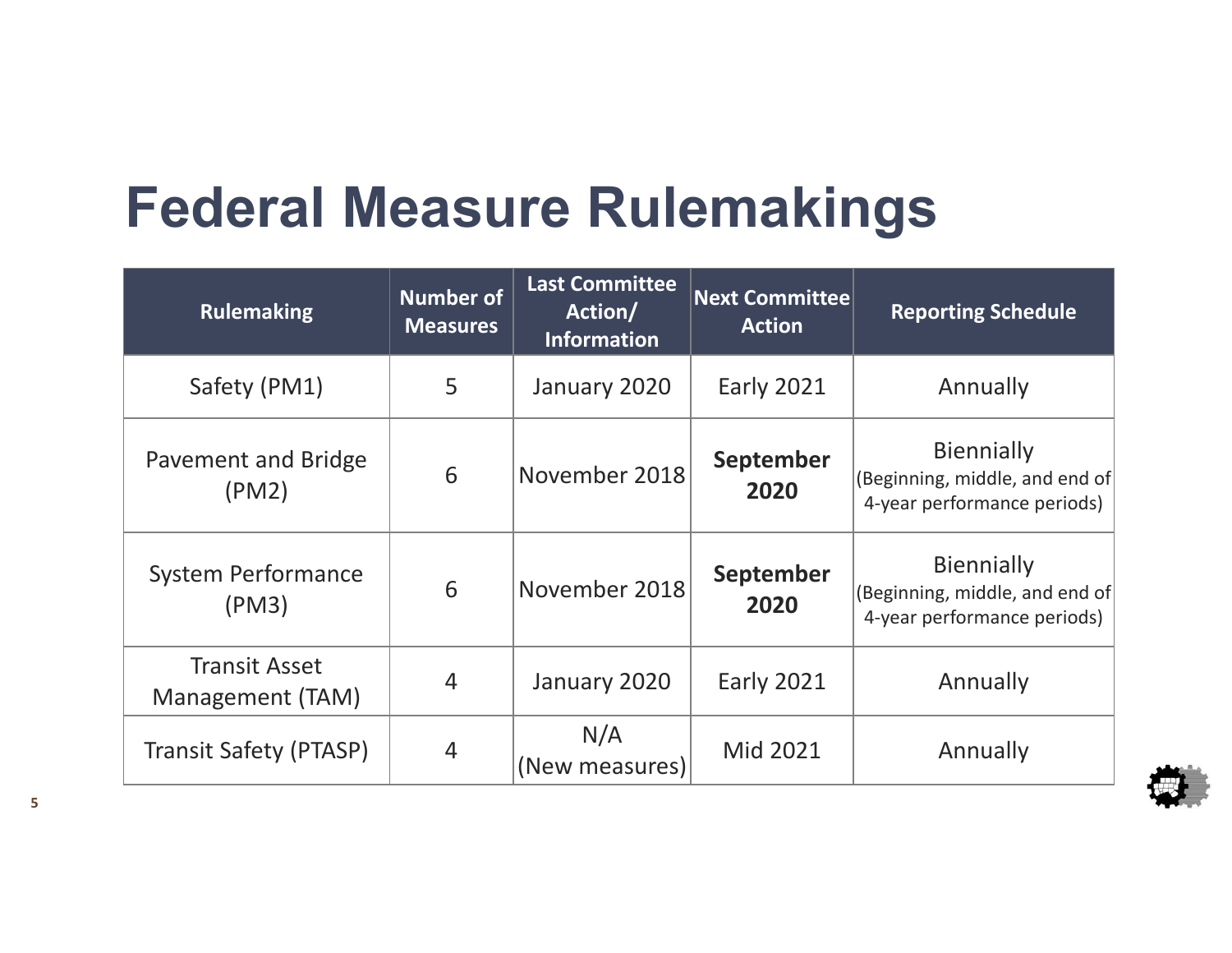# **Upcoming PM2/PM3 Action**

- Four-year performance periods
	- Current period: 2018‐2022
- In 2018, RTC:
	- Adopted 2‐year (2020) and 4‐year (2022) targets for the current performance period for some measures
	- Agreed to support TxDOT's statewide targets for others
- Midway through the performance period, MPOs either reaffirm or adjust 2022 targets
- Committee action and resolution on 2022 targets needed by October 1, 2020

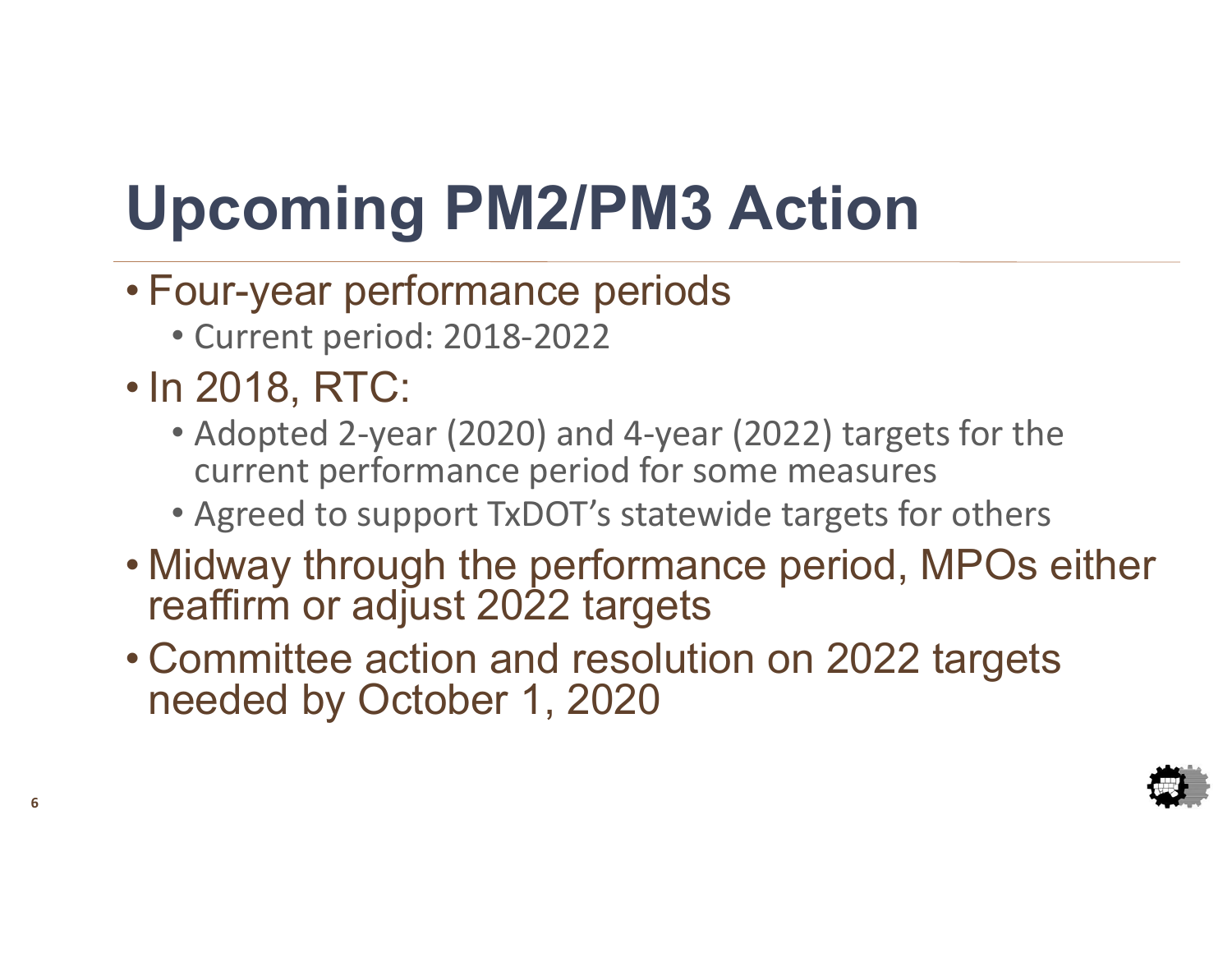# **Upcoming PM2/PM3 Action**



• NCTCOG adopts targets for 2024 and 2026

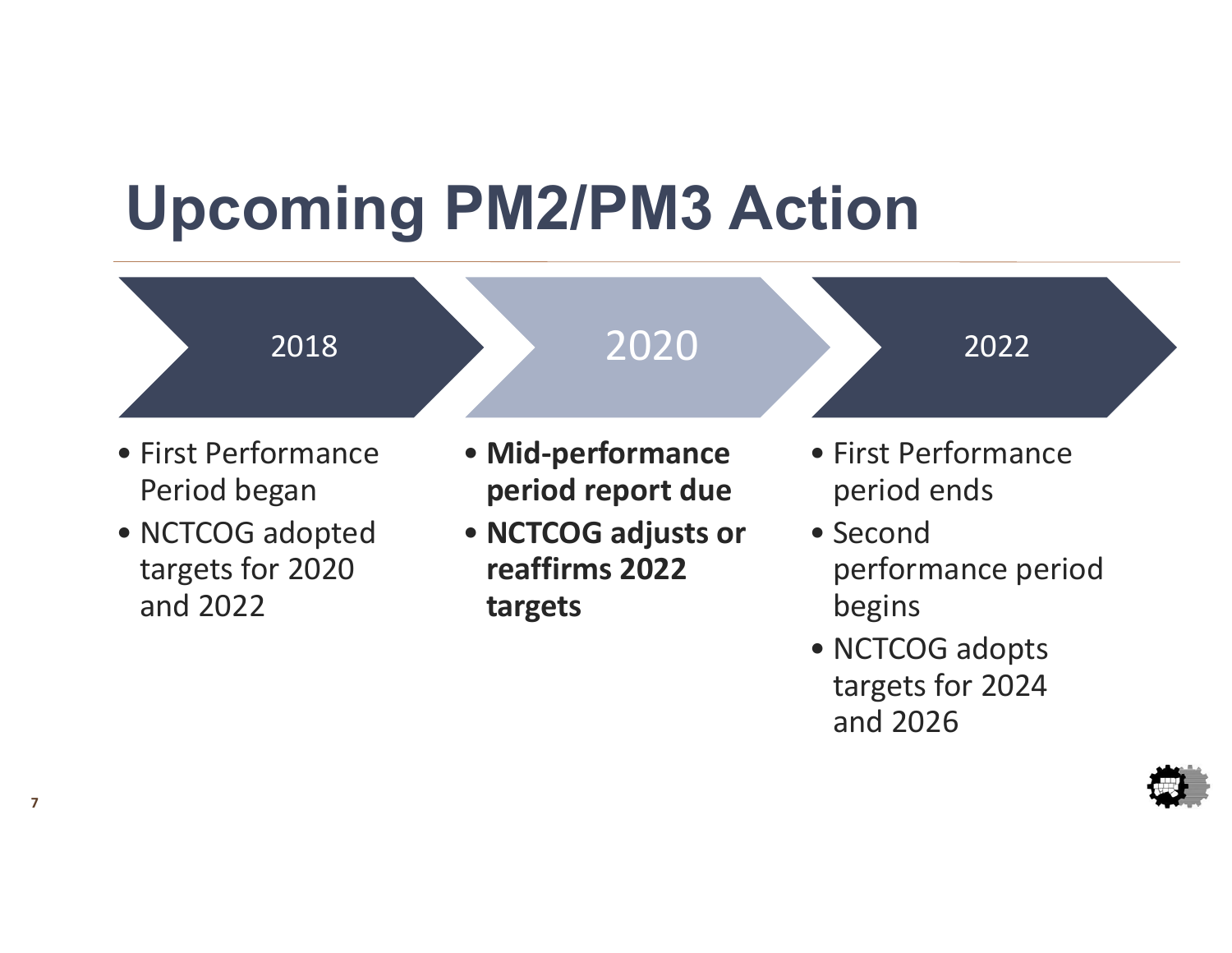### **Schedule**

| July 9            | <b>STTC Director Report</b>                                         |
|-------------------|---------------------------------------------------------------------|
| July 24           | <b>STTC Information</b>                                             |
| Week of August 10 | Public Meeting - General PM Discussion and Draft PM2/PM3 Targets    |
| August 13         | RTC/STTC Workshop - General PM Discussion and Draft PM2/PM3 Targets |
| August 13         | RTC Information - Workshop Summary and Draft PM2/PM3 Targets        |
| August 28         | STTC Action - Approve PM2/PM3 Targets                               |
| September 10      | RTC Action - Approve PM2/PM3 Targets                                |
| October 1         | Revised PM2/PM3 Targets Due to FHWA via TxDOT                       |
|                   |                                                                     |

| <b>Early 2021</b> | Anticipated RTC Action on New PM1/TAM Targets                    |
|-------------------|------------------------------------------------------------------|
| Mid 2021          | Anticipated RTC Action on Initial Transit Safety (PTASP) Targets |